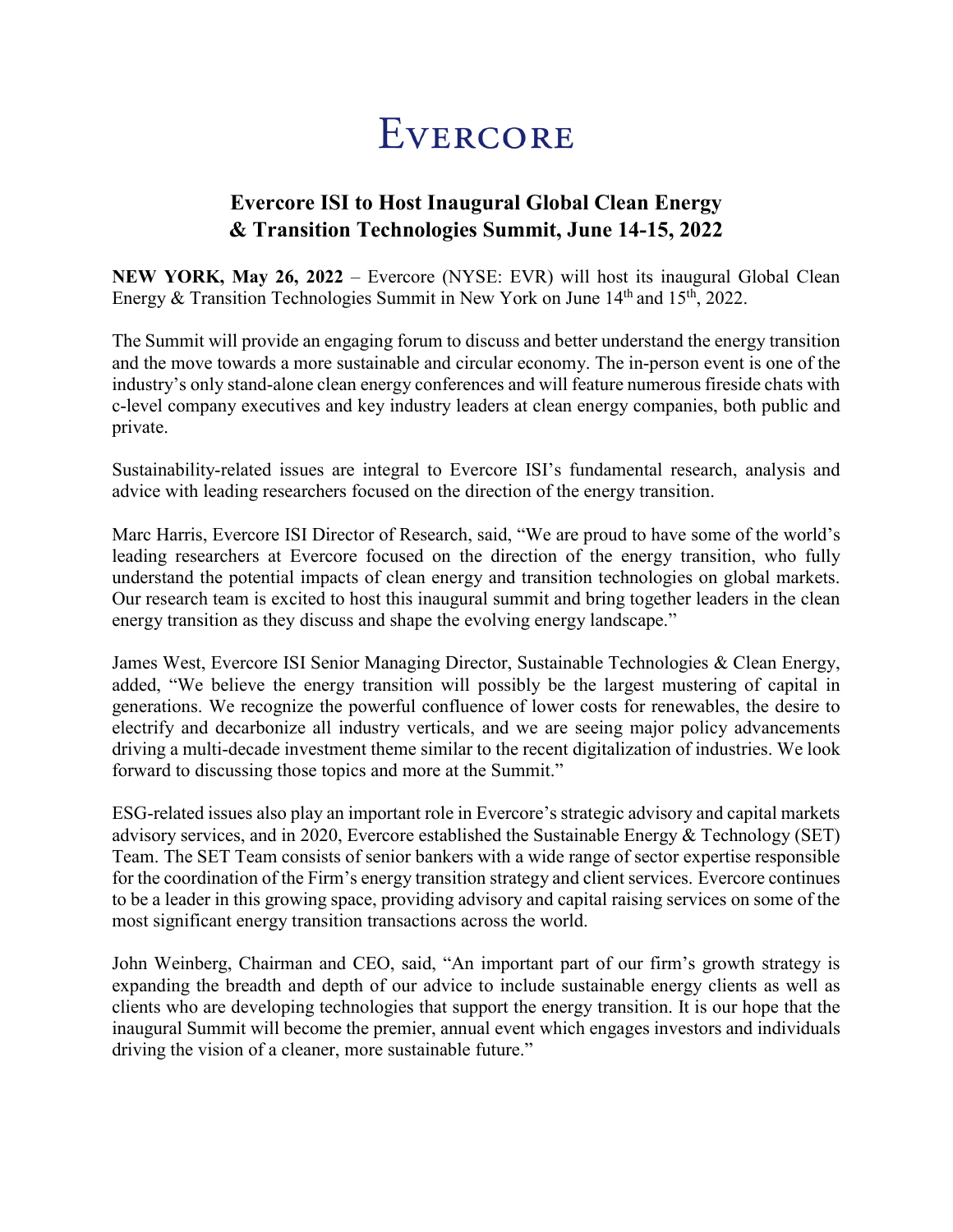The keynote speakers will be Hans Kobler, Founder and Managing Partner of Energy Impact Partners, and Anne Valentine Andrews, Global Head of Real Assets at Blackrock. Other speakers will include:

- **AES Clean Energy,** Leonardo Moreno, President
- **Ameresco,** Doran Hole, EVP and CFO
- **Aspen Aerogels,** Ricardo Rodriguez, CFO
- **Chargepoint Holdings, Inc.,** Rex Jackson, CFO
- **Chart Industries,** Jill Evanko, CEO and President
- **Clean Energy Fuels Corp.,** Andrew Littlefair, President and CEO
- **Darling Ingredients,** Randall Stuewe, Chairman and CEO
- **EVgo,** Olga Shevorenkova, CFO
- **Fluence Energy, Inc.,** Seyed Madaeni, SVP and Chief Digital Officer
- **Generate,** Andrew Hughes, Principal, Capital Markets and Investor Relations
- **Green Plains, Inc.,** Todd Becker, President and CEO
- **Lithium Americas Corp.,** Jonathan Evans, President and CEO
- **Livent Corp.,** Paul Graves, CEO
- **Nikola Corporation,** Kim Brady, CFO
- **Plug Power,** Andy Marsh, CEO
- **QuantumScape,** Jagdeep Singh, Founder and CEO
- **Revel,** Frank Reig, Co-Founder and CEO
- **Sila Nanotechnologies,** Gene Berdichevsky, CEO and Co-Founder
- **SunPower Corp.,** Peter Faricy, CEO
- **Sunrun, Inc.,** Mary Powell, CEO

This is an invite-only event. Institutional investors may contact their Evercore ISI salesperson for additional details. Companies may contact EVRISI Events@evercoreisi.com.

## **About Evercore**

Evercore (NYSE: EVR) is a premier global independent investment banking advisory firm. We are dedicated to helping our clients achieve superior results through trusted independent and innovative advice on matters of strategic significance to boards of directors, management teams and shareholders, including mergers and acquisitions, strategic shareholder advisory, restructurings, and capital structure. Evercore also assists clients in raising public and private capital and delivers equity research and equity sales and agency trading execution, in addition to providing wealth and investment management services to high net worth and institutional investors. Founded in 1995, the Firm is headquartered in New York and maintains offices and affiliate offices in major financial centers in the Americas, Europe, the Middle East and Asia. For more information, please visit [www.evercore.com.](http://www.evercore.com/)

**Business Contact:** Marc Harris Evercore ISI Director of Research +1.212.653.9048